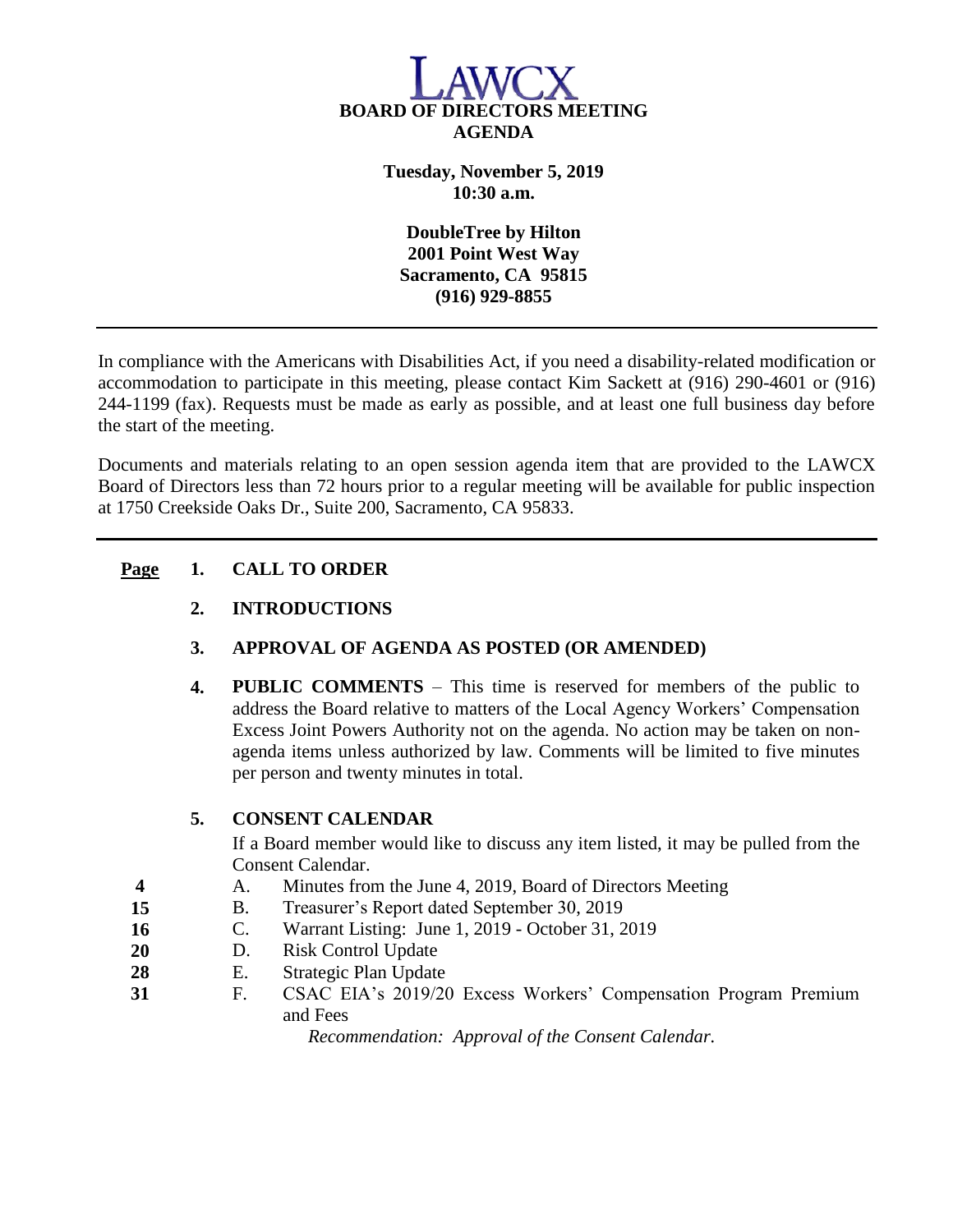|     | 6. | <b>ACTION/DISCUSSION ITEMS</b> |                                                                                                                                                                                                                               |
|-----|----|--------------------------------|-------------------------------------------------------------------------------------------------------------------------------------------------------------------------------------------------------------------------------|
| 32  |    | A.                             | <b>York Acquisition Report</b>                                                                                                                                                                                                |
|     |    |                                | Recommendation: Information only.                                                                                                                                                                                             |
| 35  |    | <b>B.</b>                      | <b>Annual Investment Policy Review</b>                                                                                                                                                                                        |
|     |    |                                | Recommendation: Approve the Investment Policy as presented.                                                                                                                                                                   |
| 50  |    | $\mathcal{C}$ .                | Investment Report as of September 30, 2019                                                                                                                                                                                    |
|     |    |                                | Recommendation: Review and file.                                                                                                                                                                                              |
| 97  |    | D.                             | Draft Actuarial Report with 2020/21 Funding Rates and Discussion of<br><b>Confidence Level and Discount Rate</b>                                                                                                              |
|     |    |                                | Recommendation: Receive and review the draft actuarial report and<br>approve establishing rates for the 2020/21 program year at the 80%<br>confidence level and discounted at 2.5%.                                           |
| 205 |    | Е.                             | Review of Target Equity Policy, Dividends and Assessments, and Unaudited                                                                                                                                                      |
|     |    |                                | Financial Statements as of June 30, 2019                                                                                                                                                                                      |
|     |    |                                | Recommendation: Review the report on target equity, dividends and<br>assessments.                                                                                                                                             |
| 211 |    | $F_{\cdot}$                    | Draft Audited Financial Statements for Fiscal Year Ended June 30, 2019<br>Recommendation: Review and approve the draft audited financial<br>statements and direct staff to work with the auditor to finalize the<br>document. |
| 212 |    | G.                             | Financial Auditor Contract with Sampson, Sampson & Patterson, LLP<br>Recommendation: Approve Sampson, Sampson, and Patterson LLP as<br>financial auditor for audits of the years ending June 30, 2020, 2021, and<br>2022.     |
| 219 |    | H.                             | 2018/19 Compliance Survey and Reporting of Payroll<br>Recommendation: Receive report.                                                                                                                                         |
| 225 |    | I.                             | Resolution No. 3-2019 Establishing a Policy for Credit Card Usage in the                                                                                                                                                      |
|     |    |                                | Performance of Authority Business<br>Recommendation: Adopt proposed Resolution No. 3-2019 Establishing a<br>Policy for Credit Card Usage in the Performance of Authority Business.                                            |
| 229 |    | J.                             | <b>Activity Summary</b>                                                                                                                                                                                                       |
|     |    |                                | Recommendation: Review and file.                                                                                                                                                                                              |
|     | 7. |                                | <b>EXECUTIVE DIRECTOR'S REPORT</b>                                                                                                                                                                                            |

# **8. CLOSING COMMENTS**

This time is reserved for comments by Board members and/or staff and to identify matters for future Board business.

- A. Board
- B. Staff
- **9. ADJOURNMENT**